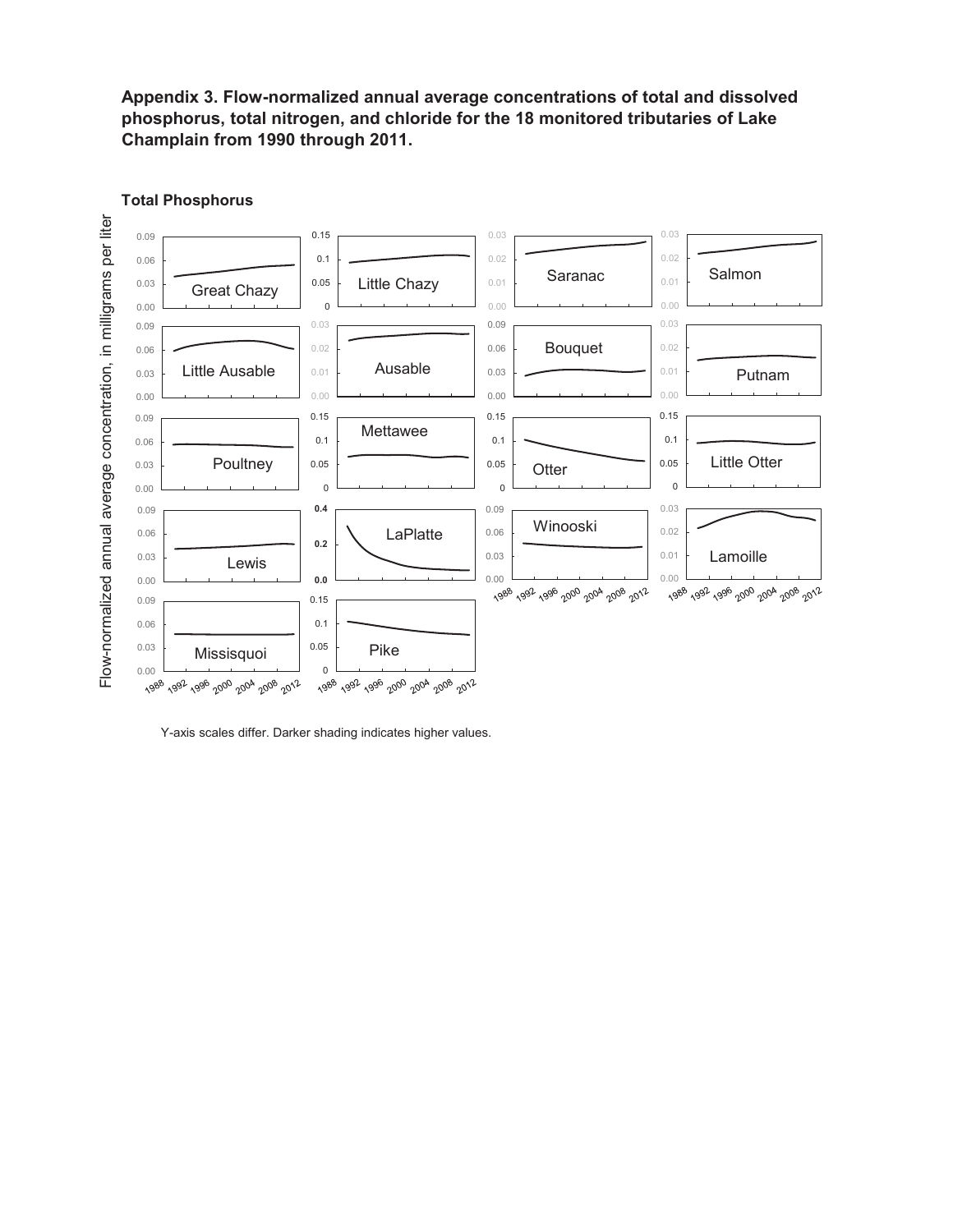## **Dissolved Pho sphorus**

Flow-normalized annual average concentration, in milligrams per liter Flow-normalized annual average concentration, in milligrams per liter



Y-axis scales differ. Darker shading indicates higher values.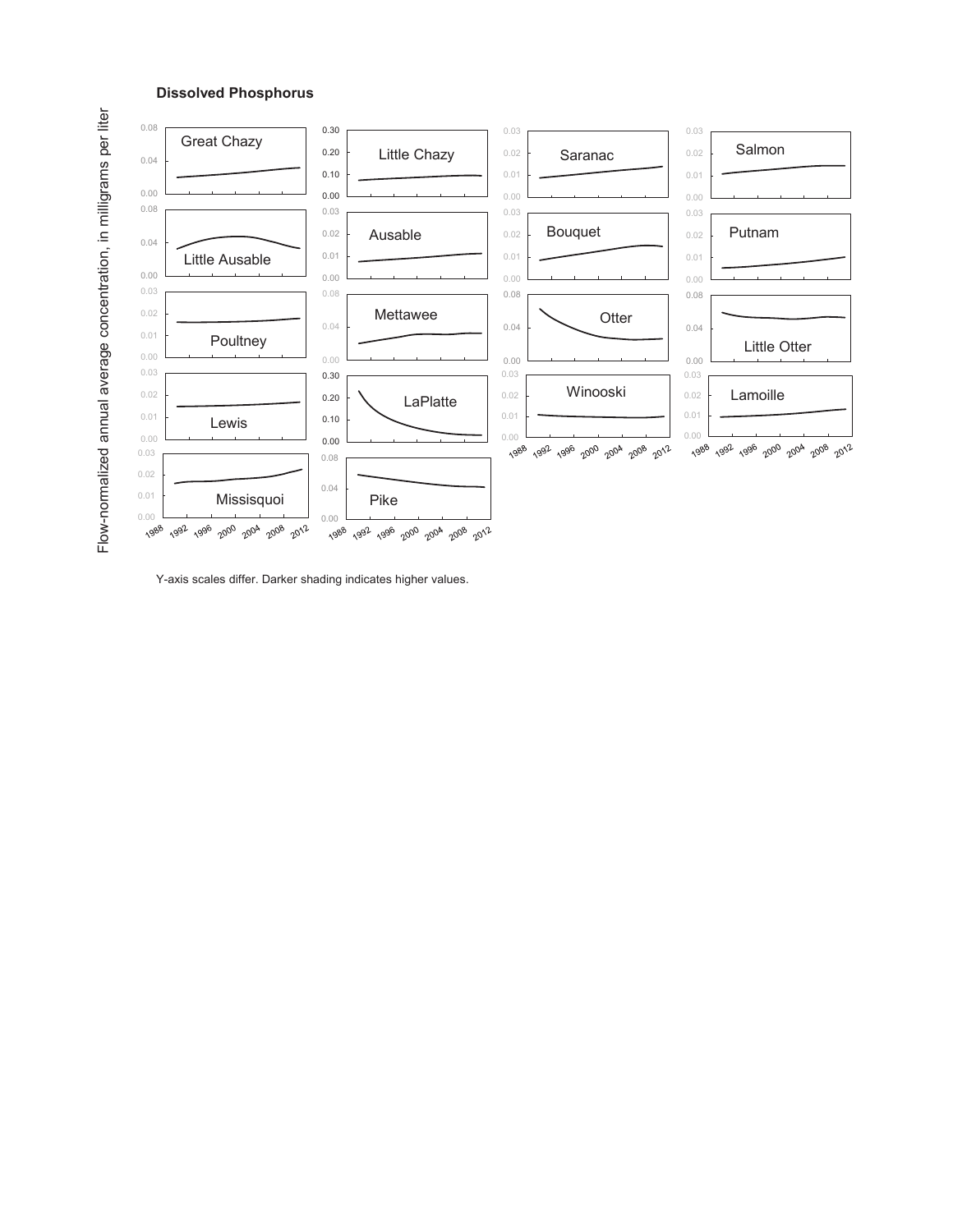Y-axis scales differ. Darker shading indicates higher values.

## **Total Nitrogen**